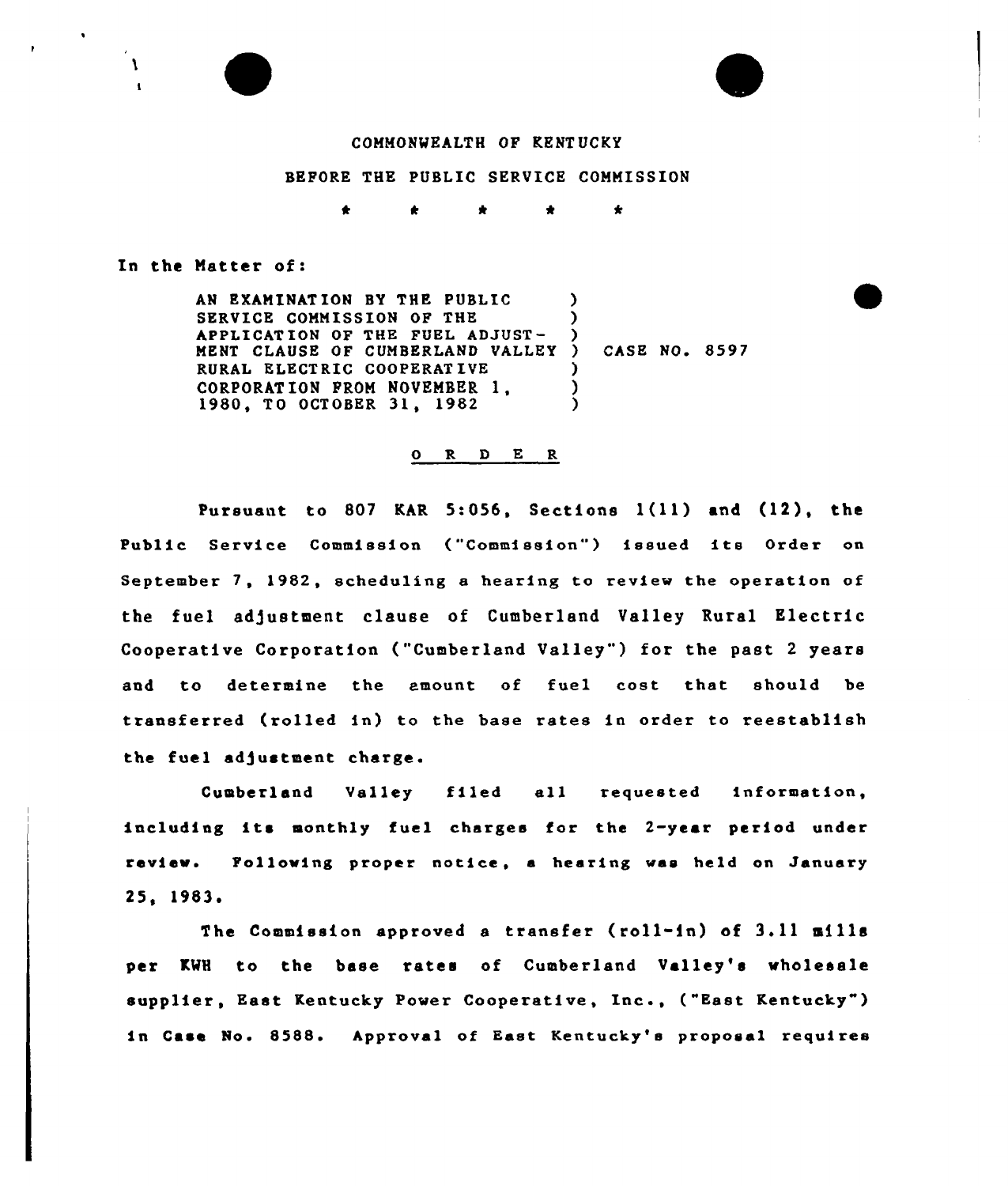that Cumberland Valley also be authorised to roll in those same fuel costs to its base rates.

The Commission has reviewed the monthly fuel adjustment clause filing made by Cumberland Valley in conjunction with the schedule of over- or under-recovered fuel costs filed in this proceeding. This review indicates that the Commission should revise the monthly fuel adjustment clause filing form to minimize errors

The Commission, having considered the evidence of record and being advised, is of the opinion and finds that:

<sup>1</sup> Cumberland Valley has complied in all material respects with the provisions of 807 KAR 5:056.

2. Cumberland Valley's wholesale supplier has been authorized to transfer (roll in) to its base rates fuel costs of 3.11 mills per KWH in Case No. 8588.

3. Cumberland Valley should be authorised to increase the rates charged its customers by 3.44 mills per KWH in order to transfer fuel costs rolled in by East Kentucky from the fuel adjustment clause to the base rates pursuant to the Commission's Order in Case No, 8588 and applicable line loss, and this can best be accomplished by an energy adder to each KWH sold.

4. The revised rates and charges in Appendix A are designed to reflect the transfer of fuel costs from the fuel adjustment clause rate to the base rates.

5. The monthly fuel adjustment clause filing form currently being filed by Cumberland Valley should be revised.

 $-2-$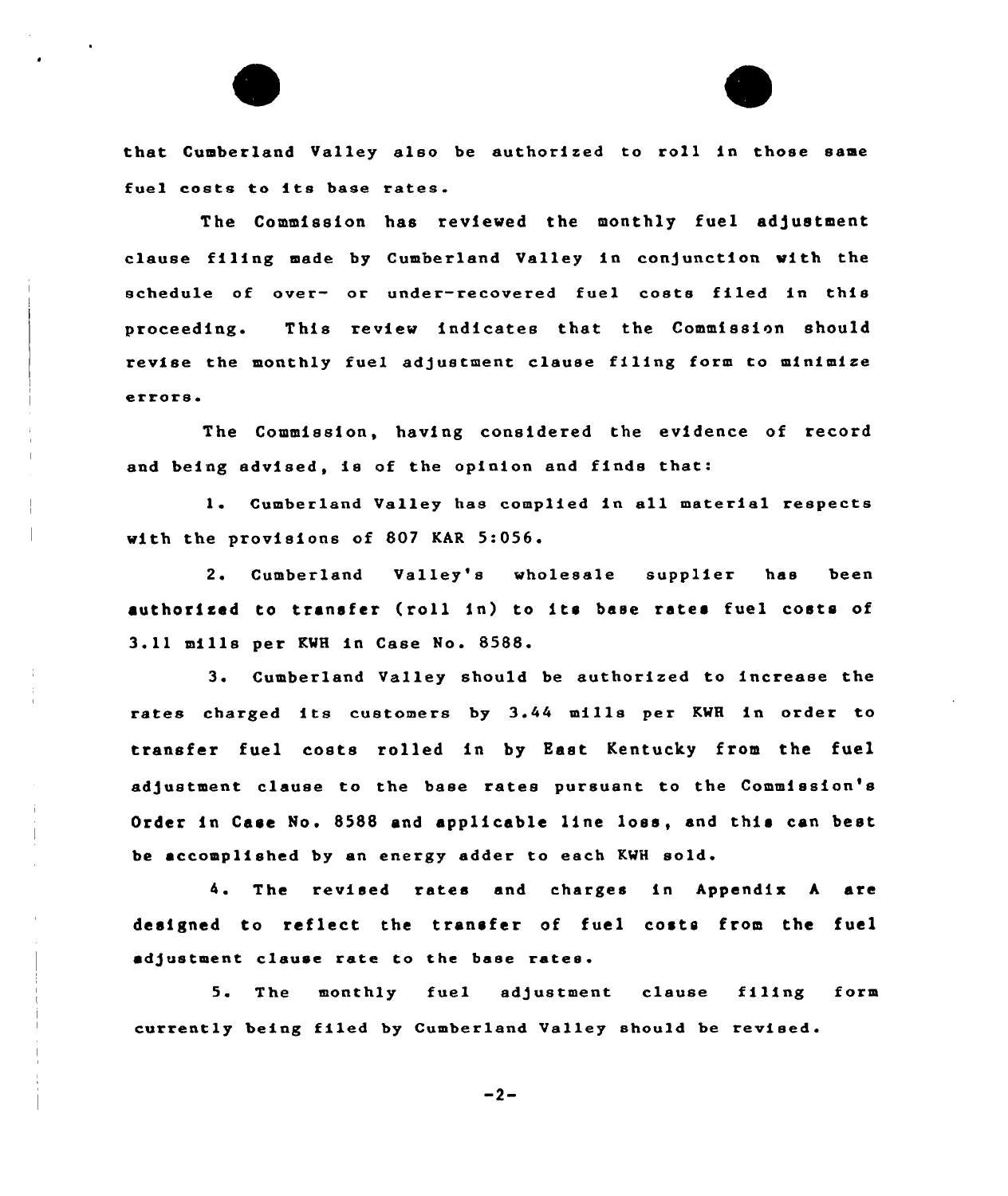IT IS THEREFORE ORDERED that the charges collected by Cumberland Valley through the fuel adjustment clause for the period November 1, 1980, through October 31, 1982, be and they hereby are approved.

IT IS FURTHER ORDERED that Cumberland Valley be and it hereby is authorized to transfer to its base rates fuel costs transferred by its wholesale supplier pursuant to Case No. 8588.

IT IS FURTHER ORDERED that the rates in Appendix A be and they hereby are approved for service rendered by Cumberland Valley on and after June 1, 1983, which is also the effective date for East Kentucky's rates.

IT IS FURTHER ORDERED that within 30 days from the date of this Ordex Cumberland Valley shell f1le with tbe Commission its revised tariff sheets setting out the rates approved herein.

IT IS FURTHER ORDERED that the revised monthly fuel clause form in Appendix <sup>B</sup> shall be used by Cumberland Valley for all filings made after the date of this Order pursuant to 807 KAR 5xOS6 to recover or refund fuel charges or credits billed or refunded by its wholesale supplier.

Done at Frankfort, Kentucky, this 3rd day Of June, 1983.

PUSLIC SERVICE COMMISSION

Vice Chairman

ATTEST:

Secretary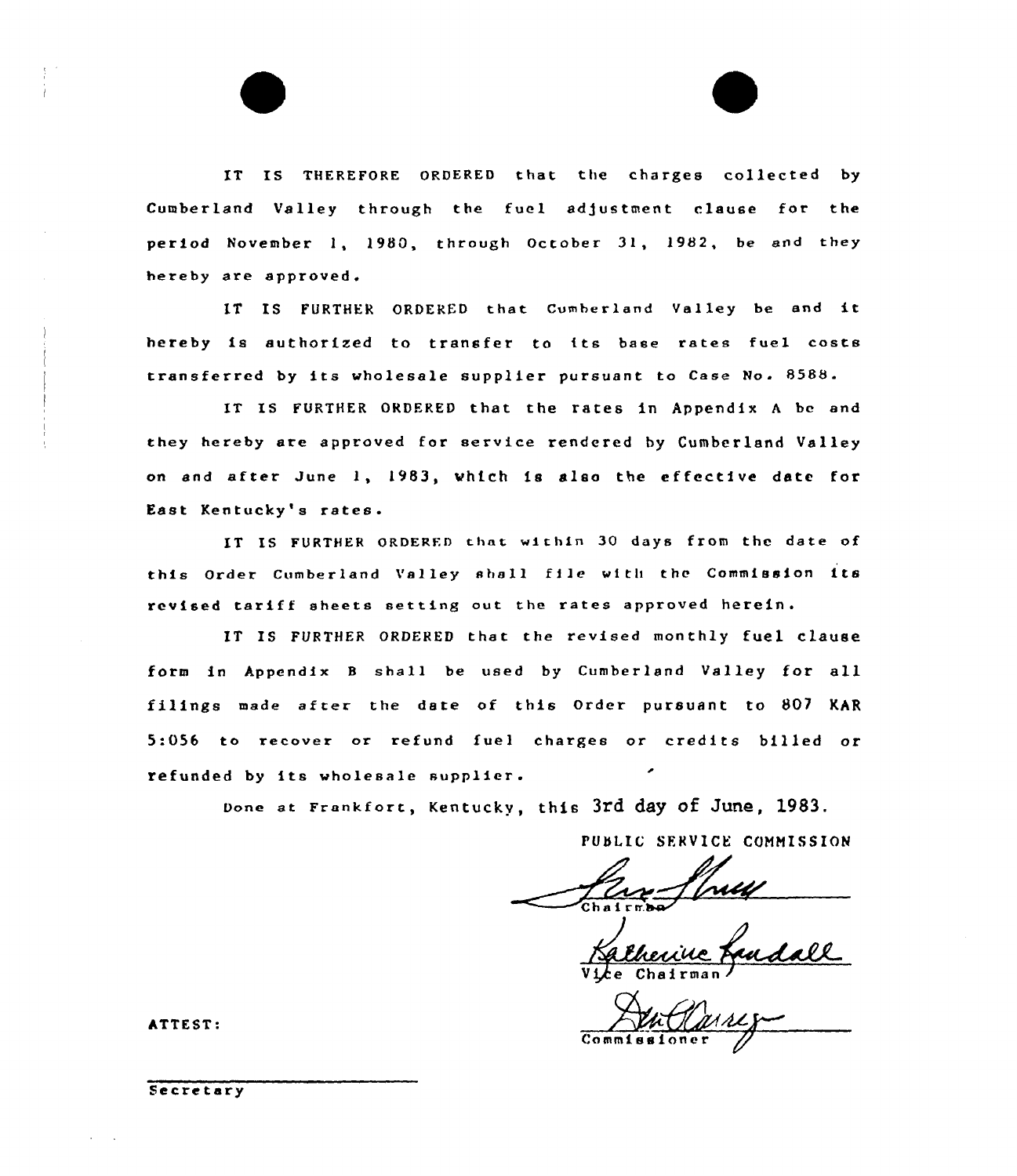# APPENDIX A

APPENDIX TO AN ORDER OF THE KENTUCKY PUBLIC SERVICE COMMISSION IN CASE NO. \$592 DATED JUNE 3, 1983.

The following rates and charges are prescribed fox the customers in the area served by Cumberland Valley Rural Electric Cooperative Corporation. All other rates and charges not spe- -cifically mentioned herein shall remain the same as those in effect under authority of this Commission prior to the date of this Order.

> SCHEDULE I FARM, HOME, SCHOOLS AND CHURCHES\*

Rates:

Customer Charge First <sup>500</sup> KMH Over 500'MH

\$5.00 Per l'onth Per Customer<br>106898 Per KWH<br>105899 Per KWH Per KWH

SCHEDULE II SMALL COMMERCIAL AND SMALL POWER\*

Rates:

Demand Charge: Per KV of Billing Demand \$ 3.6&

Energy Charge:

Customer charge<br>First 3,000 KWH Over 3,000 KWH \$5.00 Per Month Per Customer<br>08409 Per KWH Per KWH<br>Per KWH  $.06531$ 

SCHEDULE III ALI ELECTRIC SCHOOL (A.E.S,)\*

#### Rates:

A11 KWH

.06369 Per IS%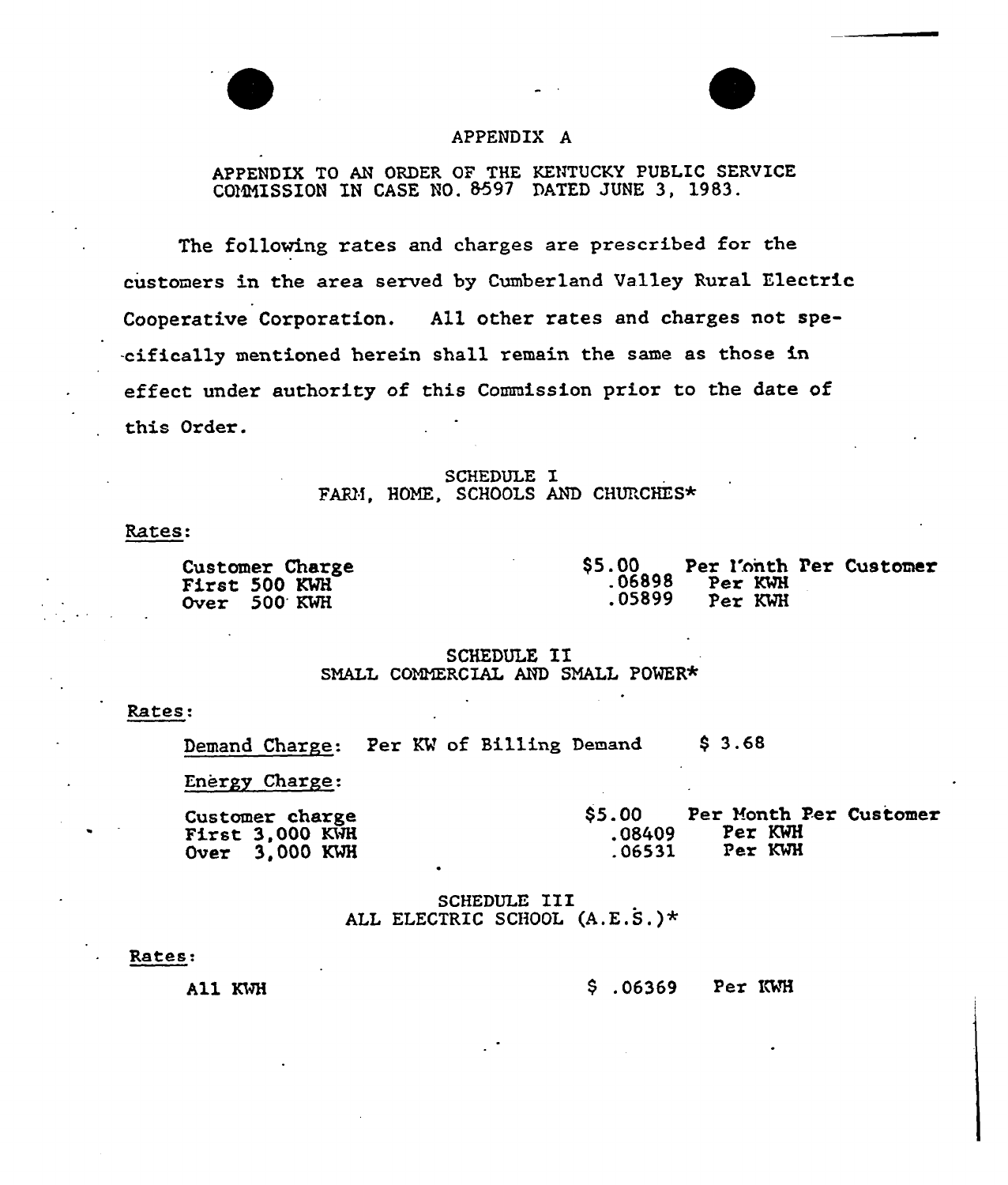## SCHEDULE IV LARGE POWER RATE - INDUSTRIAL\*

Rates:

Demand Charge: Per KW of Billing Demand \$ 5.71

Energy Charge:

All KWH

 $.03881$  Per KWH

SCHEDULE IV-A LARGE POWER RATE - 50 KW TO 2,500 KW\*

## Rates:

Demand Charge: Per KW of Billing Demand  $$3.68$ 

Energy Charge.

All KWH

.04769 Per

## SCHEDULE VI OUTDOOR LIGHTING - SECURITY LIGHTS\*

Rates:

Mercury Vapor Lamps

| L) | 175 Watt     |  |  | \$ 6.28 Per Lamp Per Month |
|----|--------------|--|--|----------------------------|
| 2) | $400$ . Watt |  |  | 9.03 Per Lamp Per Month    |

# \*Fuel Ad)ustment Clause

All rates are applicable to the Fuel Adjustment Clause and may be increased or decreased by an amount per KWH equal to the fuel adjustment amount per KMH as billed by the wholesale Power Supplier plus an allowance for line losses. The allowance for line losses will not exceed 10% and is based on a twelve-month moving average plus an allowance for the losses. The allowance for the losses<br>will not exceed 10% and is based on a twelve-month moving average<br>of such losses. This Fuel Clause is subject to all other applicabl of such losses. This Fuel Clause is s<br>provisions as set out in 807 KAR 5:056.

The monthly kilowatt hour usage shall be subject to plus or minus an adjustment per KWH determined in accordance with the "Fuel Adjustment Clause."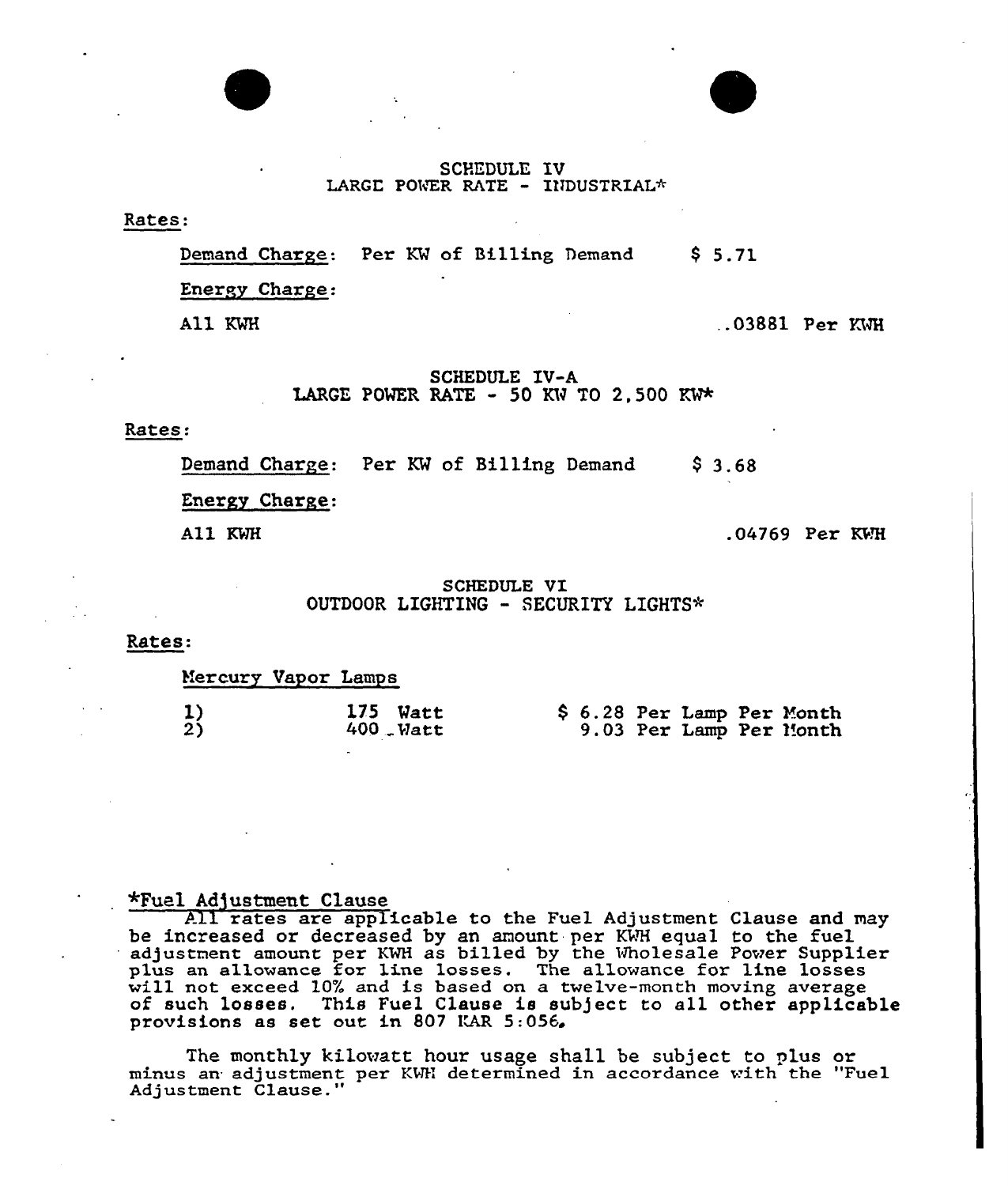|    |                                                                                           | Address:<br>Telephone:                                                         |
|----|-------------------------------------------------------------------------------------------|--------------------------------------------------------------------------------|
|    |                                                                                           | Issued<br>Š<br>Tiele:                                                          |
|    | $\overline{\overline{5}}$                                                                 | $\vec{5}$<br>Issued on:                                                        |
|    | per KWH to<br>be applied to bills rendered on and after                                   | Line<br>22<br>reflects<br>a Fuel Adjustment Charge (Credit)<br>o<br>S<br>י ש∤  |
|    |                                                                                           | Recovery (L10 less L11)                                                        |
|    | 22.<br>FAC É<br>per KMI<br>$(001 \times 127)$                                             | $\overline{5}$<br>Total (Over)<br>from L6 (net<br>of billing adj.)<br>or Under |
|    | :2<br>5.004<br>$(113D + L14)$<br>per KWH<br>$(611 + 027)$                                 | $\overline{11}$<br><b>EAC</b><br>Compute L6<br>Revenue<br>(Refund) Resulting   |
|    | 50.<br>Recovery Rat<br>(100% less<br>m<br>percentage on L16)<br>\$ per KWI                | <sup>10</sup><br>Fuel Charge<br>(21)<br>Used<br>$\overline{c}$                 |
|    | Calculation of FAC Billed Consumers<br>19. Sales as a Percent of Purchases                | ۹.<br>Net KWH B111cd<br>51<br>$(81 + 11)$<br>at the Rate on                    |
|    | $(11 + 11)$                                                                               | $\infty$<br>Adjustments to Billing (KWH)                                       |
|    | $\overline{8}$<br>:11<br>Last Month Used to Compute L16<br>Line Loss for Month on L17 (%) | $\mathbf{v}$<br>Ssoag<br>97 no<br>KWH Billed at<br>the<br>Rate                 |
|    | $\frac{1}{2}$<br><b>Last</b><br>$\vec{5}$<br>Months Actual (%)<br>$\mathbf{I}$            | $\cdot$<br>Last<br><b>DV3</b><br>Rate<br>B111ed Consumers                      |
|    | Line<br>$rac{1.055}{5}$                                                                   | $\frac{1}{2}$<br><b>Or</b><br><b>Under Recovery</b><br>1<br>Month of:          |
| ÷, |                                                                                           |                                                                                |
|    | 47<br>per KMH (L13A + 14)                                                                 | E<br>$1$ ess $L(4)$                                                            |
|    | Ϊ.<br>$\overline{5}$<br>Supplier's FAC:<br>Number of KNH Purchased                        | ب.<br>Line<br>Loss & Unaccounted for                                           |
|    | ë<br>Recoverable Fuel Cost<br>$(113 A + B - C)$                                           | $\ddot{\cdot}$<br>$r$ <sub>oral</sub> Sales (L2 + L3)                          |
|    | ု<br>'n,<br>Unrecove<br>(Over) Under Recovery<br>rable - Schedule 2<br>(115)              | $\cdot$ $\cdot$<br>Company Use<br>Sales (Ultimate Consumer)                    |
|    | ۲J<br>مو<br>Fuel Adjustment Charge<br>$\mathbf{z}$<br>Billed by supplier<br>(Cred1t):     | $\mathbf{r}$<br>Total<br>Purchases                                             |
|    | Purchased Power<br>ł<br><b>Honth of:</b>                                                  | Disposition of<br>Energy<br>$\overline{\text{(\text{max})}}$<br>- Month of:    |
|    | POWER SUPPLIER:                                                                           | COMPANY:                                                                       |
|    | Page 1 of 3                                                                               |                                                                                |
|    |                                                                                           | MONTILY FUEL ADJUSTMENT CLAUSE (YAU) Kejror                                    |

 $\frac{1}{4}$ 

 $\mathbf{j}$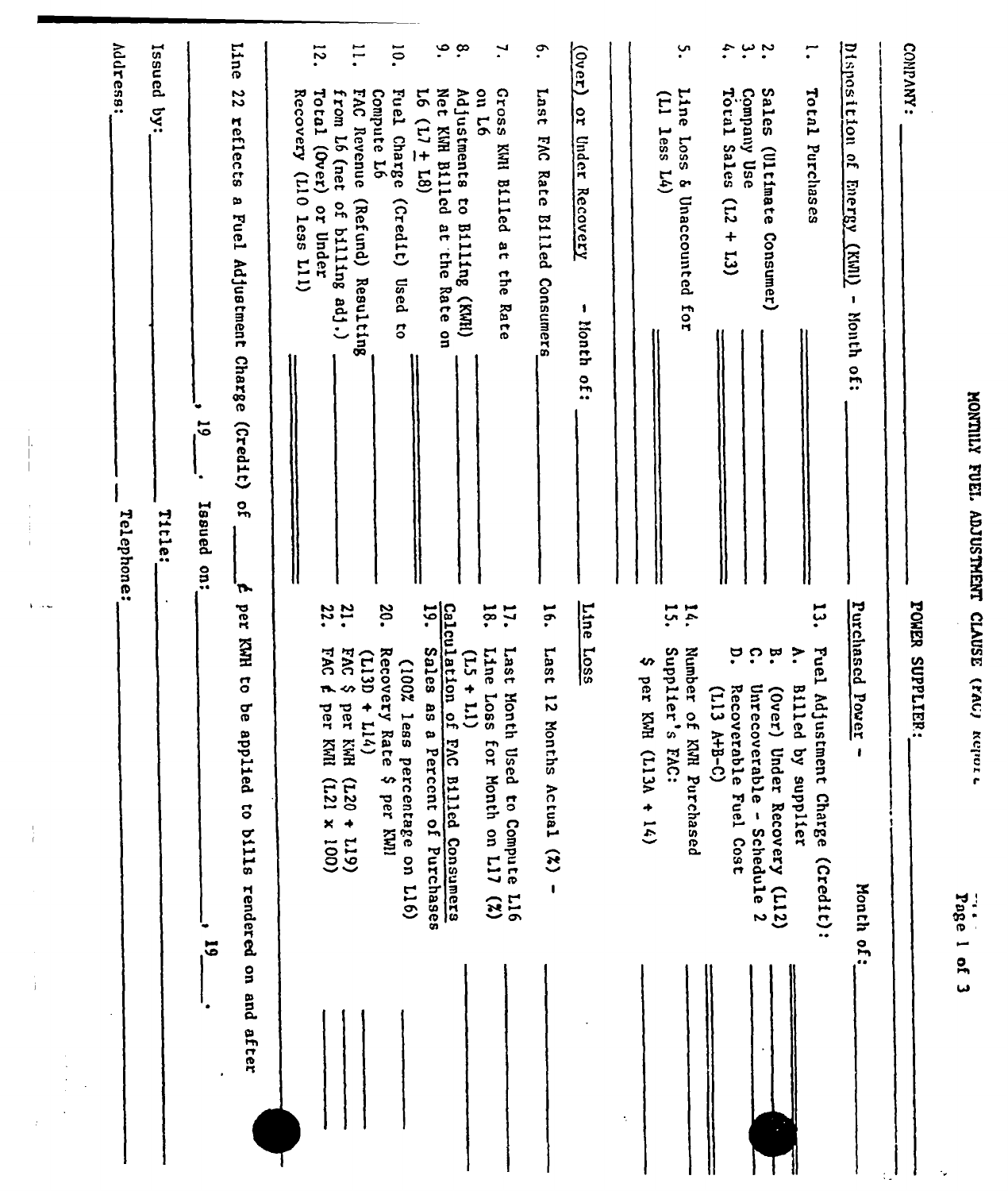APPENDIX 8 PAGE 2 OF 3

# SCHEDULE 1 TWELVE MONTH ACTUAL LINE LOSS FOR FUEL ADJUSTMENT CHARGE COMPUTATION FOR 198

|                                                                                                                                                            | (a)<br>KWH PURCHASED KWH SOLD OFFICE USE | (b) | (c)                                     | (d)<br>KWE LOSSES |
|------------------------------------------------------------------------------------------------------------------------------------------------------------|------------------------------------------|-----|-----------------------------------------|-------------------|
| Previous twelve months total $-$<br>Less: Prior year-current month total -<br>Plus: Current year-current month total -<br>Most Recent Twelve Month Total - |                                          |     |                                         |                   |
| (d) $\div$ (a)                                                                                                                                             | (FAC) Report                             |     | Eater on line 16 of the current month's |                   |

 $\bullet$ 

 $\ddot{\phantom{a}}$